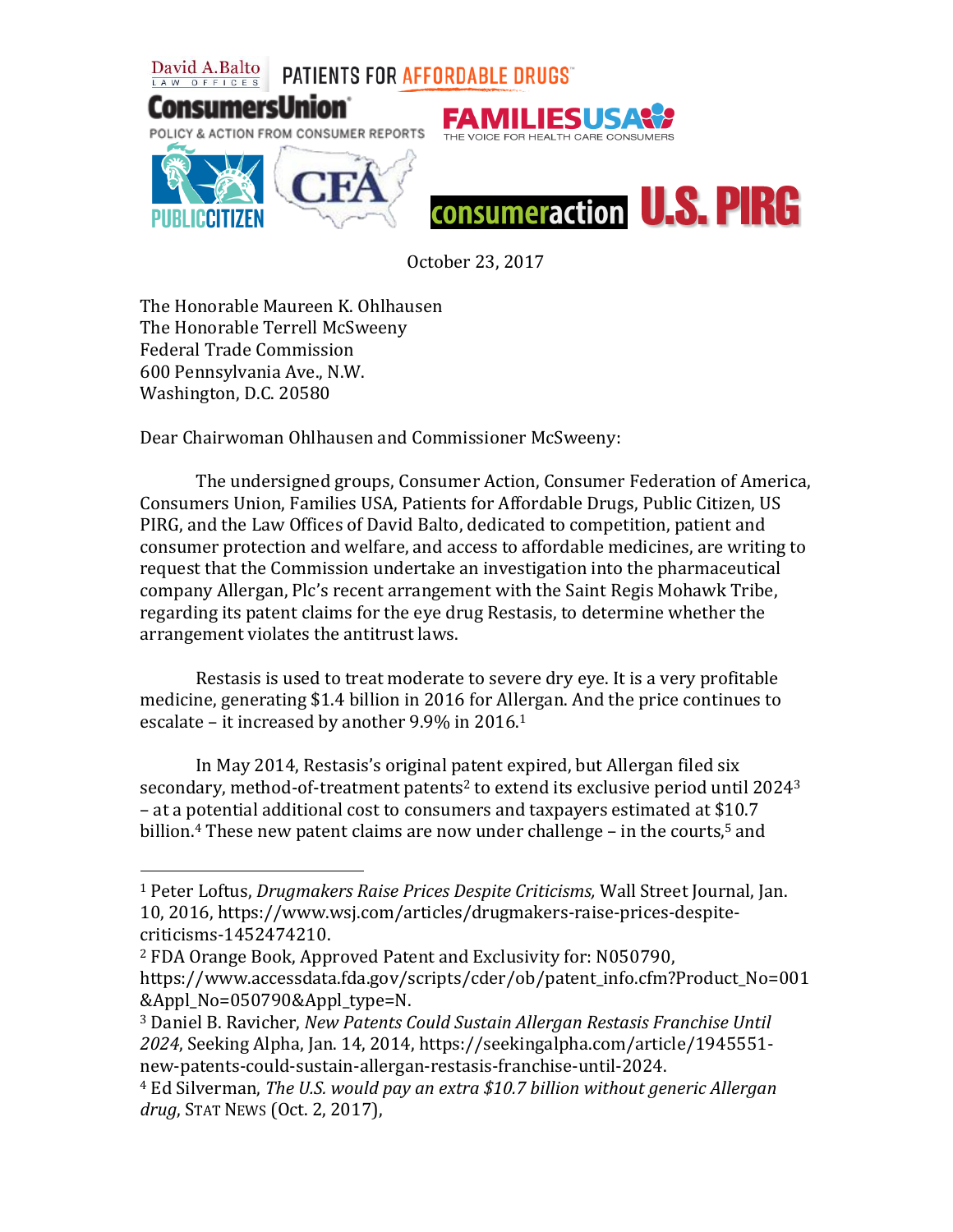before the Patent and Trademark Office  $(PTO)<sup>6</sup>$  under the inter partes review (IPR) process established by Congress in the America Invents Act (AIA).<sup>7</sup>

On September 8, 2017, Allergan announced that it had transferred ownership of all its patent claims for Restasis to the Tribe. In exchange, the Tribe granted the company back an exclusive license, for which the Tribe will receive a \$13.75 million payment, plus potentially \$15 million in annual royalties.<sup>8</sup> The Tribe then filed a motion with the PTO to dismiss review of the claimed Restasis patents, on the grounds of sovereign immunity.9 Other than to sell its sovereign immunity, the Tribe has not participated in any way in the funding, development, or marketing of the medicine.

We are deeply concerned that this apparent anti-competitive ploy to shield Allergan's patents from appropriate review will artificially prolong its monopoly profits and unjustifiable price hikes in what patients must pay to obtain this important drug. And we are further concerned that this ploy could become a model for other brand-name drug makers to insulate their patent claims from appropriate review under the law, depriving consumers of the greater competition and affordability that would otherwise result.

The Commission is already familiar with the use of tribal sovereign immunity assertions as a ploy to shield against legal accountability, from the Commission's enforcement against unscrupulous payday lending practices.<sup>10</sup>

l

<sup>7</sup> United States Patent and Trademark Office, Inter Partes Review, https://www.uspto.gov/patents-application-process/appealing-patentdecisions/trials/inter-partes-review.

<sup>8</sup> Katie Thomas, *How to Protect a Drug Patent? Give It to a Native American Tribe*, NEW YORK TIMES (Sept. 8, 2017),

https://www.statnews.com/pharmalot/2017/10/02/allergan-restasis-patentsmohawks/.

<sup>5</sup> Allergan, Inc. v. Teva Pharmaceuticals USA, Inc., (E.D. Tex. Oct. 16, 2017), http://freepdfhosting.com/33aa5f8b16.pdf.

<sup>6</sup> Tang, W., Ph.D., & Elsevier, J. P., Ph.D, *PTAB Agrees to Review Patent Claims Covering Dry Eye Ailments*, Lexology, Dec. 19, 2016,

https://www.lexology.com/library/detail.aspx?g=d31dd835-947a-466a-80d6- 204218a0604b.

https://www.nytimes.com/2017/09/08/health/allergan-patent-tribe.html?\_r=0. <sup>9</sup> Jan Wolfe, *Native American Tribe Moves to Dismiss Allergan Patent Case*, Reuters, Sept. 22, 2017, https://ca.reuters.com/article/businessNews/idCAKCN1BX2MJ-OCABS.

<sup>10</sup> FTC press release, *AMG Defendants Settle FTC's Debt Collection Charges*, July 22, 2013, https://www.ftc.gov/news-events/press-releases/2013/07/amg-defendantssettle-ftcs-debt-collection-charges